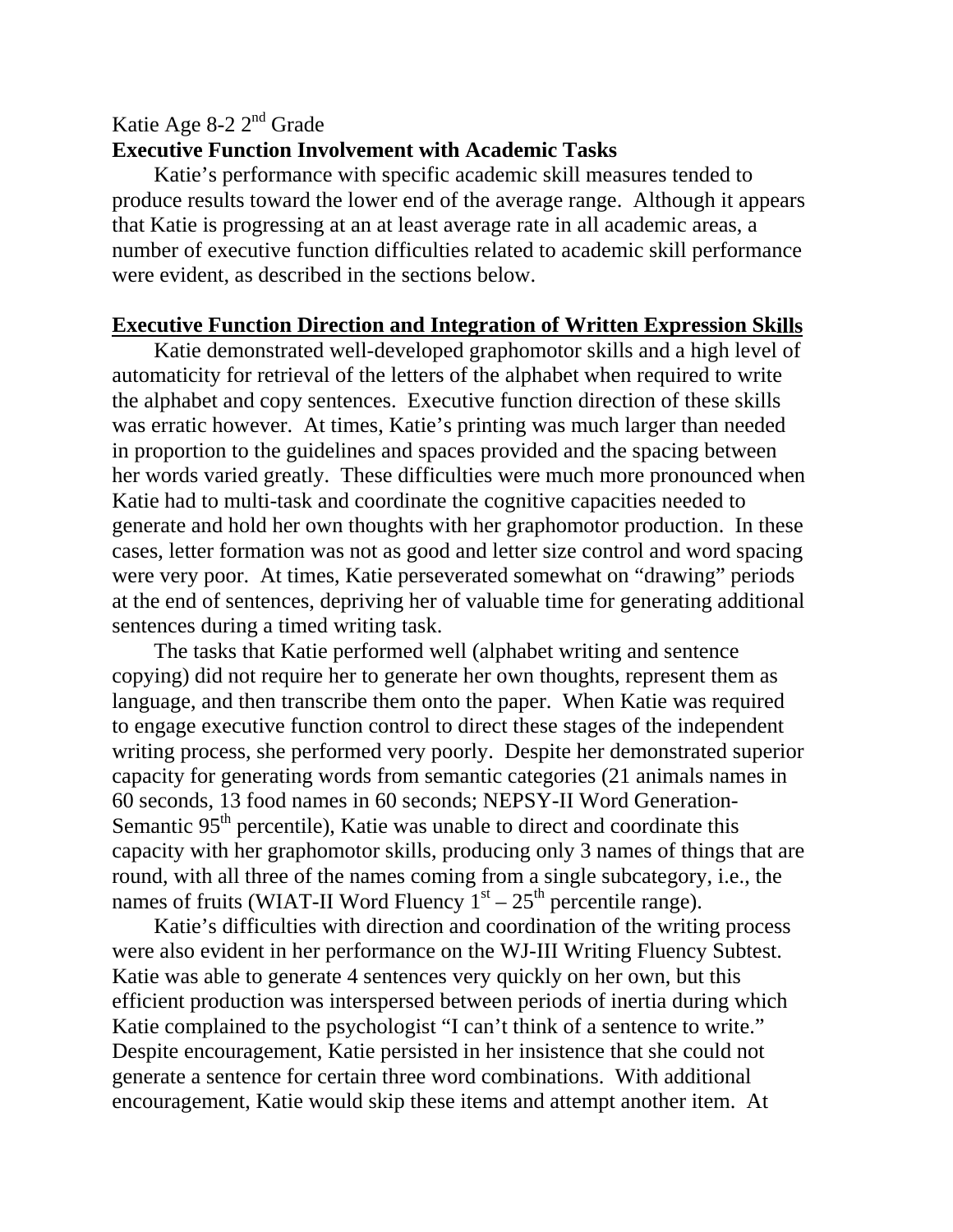least half of the 7 minutes allotted for this task was devoted to statements indicating an inability to perform the task. After testing was completed, the psychologist led Katie through the task for each item she claimed she could not do. With simply stated organizational prompts (ones that Katie could have self-administered during the task, e.g., try starting your sentence with "The"; OK, now "The" what?), Katie was able to generate and write a sentence for each of these items.

 Likewise, Katie struggled greatly with the WIAT-II Sentence Combining items, unable to flexibly consider the task of restating two separate sentences into a single sentence that said the same thing as the two separate sentences. Instead, Katie tried to rely on her well-developed graphomotor skills and simply copied the two sentences. After several examples and demonstrations, despite her well-developed reasoning abilities, Katie was still unable to flexibly shift her mindset about writing to grasp the concept of rewriting sentences by paraphrasing and combining thoughts represented in the separate sentences.

 As in the case of reading skills, Katie was able to earn scores at the lower end of the average range on writing skills tasks due to her ability to power through these tasks using her well-developed graphomotor skills to quickly write the alphabet or write the few sentences that she did generate, thereby masking the negative effects of her executive function difficulties on her written production. It is important to note that in addition to executive function difficulties with coordinating the writing process, Katie's self-generated writing is likely being impacted by working memory capacity limitations. If Katie is having a hard time holding and manipulating her thoughts, there is little for the executive function capacities to direct in the way of written production. Katie performed unevenly on tasks involving working memory capacities, so it is difficult to know the extent to which working memory difficulties are impacting her written expression. Katie did perform better with contextually meaningful working memory tasks, so it is likely that writing tasks that are related to her personal experiences will be easier for her than writing tasks that emphasize less familiar topics or newly learned academic material.

 In order for Katie to apply her graphomotor skills in a coordinated manner with her adequately-developed language and reasoning abilities to write about her thoughts, Katie will need to learn how to cue herself to generate and hold thoughts while she writes out those thoughts onto paper. At this point in time, Katie's relatively weak executive functions related to directing and integrating written production are not at the level needed to enable her to be a consistently effective writer. Time and increased practice in integrating writing skills are